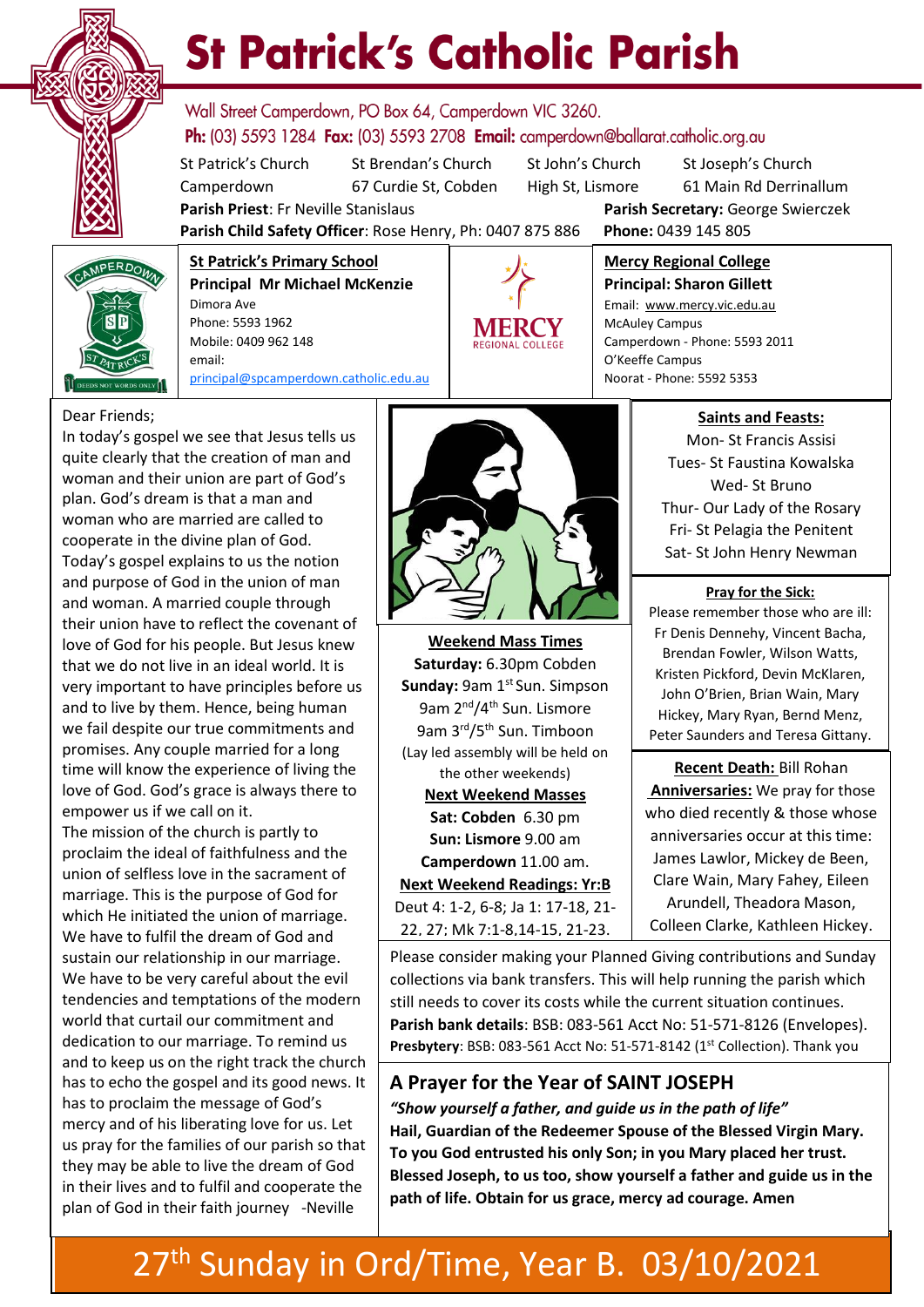#### **Novel coronavirus (COVID-19)**

Keep up-to-date with the latest COVID-19 restrictions on the government website

[https://www.coronavirus.vic.gov.au/religion-and-ceremony-regional-victoria.](https://www.coronavirus.vic.gov.au/religion-and-ceremony-regional-victoria) Updates are also be available from the diocesan website [https://www.ballarat.catholic.org.au/coronavirus-the-churchs-information-and](https://www.ballarat.catholic.org.au/coronavirus-the-churchs-information-and-advice-2/)[advice-2/.](https://www.ballarat.catholic.org.au/coronavirus-the-churchs-information-and-advice-2/) Statements from the Premier regarding COVID-19 matters are published immediately on his webpage; [https://www.premier.vic.gov.au/.](https://www.premier.vic.gov.au/) At the very end of the page is also published the upgraded table of restrictions, PDF format, that are based on his most recent press conference. This page is updated daily.

#### **This Message came on Monday (29/09) from Bishop's Office:**

Novel coronavirus (COVID-19) Victoria's Roadmap and Vaccination Hello Everyone.

Last Sunday, the state government presented "Victoria's Roadmap", indicating stages on the road that will take us through the COVID pandemic. A key principle of the roadmap is that the more people are vaccinated, the more people will be able to gather in larger groups. This will include gatherings for worship.

For Regional Victoria, from October 26, people who are fully vaccinated will be able to gather for Mass in greater numbers. There will be a further increase in the numbers from November 5, but again, this will only be for people who can provide evidence that they are fully vaccinated. For gatherings where the vaccination status is unknown, the number will continue to be capped at 20.

This provides an extra incentive to be vaccinated. The basic reasons for vaccination are to protect our own health and the health of people around us. A further reason is so that we might gather in larger groups for liturgy and for the many other events that enrich our lives as communities.

So, I encourage everyone throughout our diocese to be vaccinated. I received my first vaccination in July and I have made my appointment for my second dose. I urge the priests and people of our parishes to be fully vaccinated as soon as possible. This will be good for our own health and the health of our families. It will also hasten the day when we will be able to come together again as local communities to praise God and share with one another in person. God bless you all. Bishop Paul

**In Registering the Attendances at Church:** This year also we are going to continue to register the attendances' names and contact numbers electronically. So please bring your mobile phone to the church and in the church foyer you will find the **QR scanning CODE FORMAT** with instructions how to use it.

**Step 1**. Use your phone's camera to scan the code.

**Step 2.** Enter your first name and phone number. Step

**3**. Look for the tick "You're now checked-in" Please place your mobile phone in silence mode and arrive 5 minutes earlier than normal to help us to start the mass on time. Thank you.

**Mass gatherings for this weekend and onwards,** are permitted for up to 20 people. This Sunday it is **Group B**: David & Jan Brewer, Ray Brewer, Dot Benson, Margaret Patterson, Glenda Lucas, Sherrine Swayn, Sandra Stephens, Di Searle, Pat & Lynette Hickey, Margaret Sinnott, Peter & Helen O'Sullivan, Bob & Annette Gardner, Andrew O'Flynn.

**Sunday 10th October Group A**: Rob & Maureen Larkins, Johanna Dickenburg, Lanie Burkett, Annette Mulholland, Maureen Macauley, Frank & Carmel Conheady, Des & Margaret Russell, Kath Sinnott, Peter Sumner, Margaret Fleming, John Larkins, Tony & Trish O'Leary, Michael & Judy Conheady, Brian & Coral McCarthy

#### **Sunday Mass at Camperdown can be viewed on YouTube at 11.00 am.**

Please Search: St. Patrick Church Camperdown on YouTube.

Or enter the link below into your web browser:

<https://www.youtube.com/channel/UCIc1zEq4cD-J1ayzRTSbTcw>

As an alternative you can also visit: https://www.youtube.com, enter **St Patricks Camperdown channel** and it will take you to our page.

#### **Year of St Joseph Monthly Reflection ( webpage:** [https://catholic.org.au/yearofstjoseph\)](https://catholic.org.au/yearofstjoseph)

Each month during the year of St Joseph, the Australian Catholic Bishops Conference will publish a reflection on the various aspects of St Joseph's life and character. Lara Kirk, Marriage, Family and Relationships Coordinator for the Archdiocese of Canberra and Goulburn, reflects on "The Holy Family"

#### **Plenary Council – Nearly there!**

The First General Assembly of the Fifth Plenary Council of Australia opens with Mass at 2.00pm AEDT from St Mary's Cathedral, Perth on Sunday, October 3. The historic event will develop concrete proposals to create a

We are a Child-safe, Welcoming and Environmentally-friendly Parish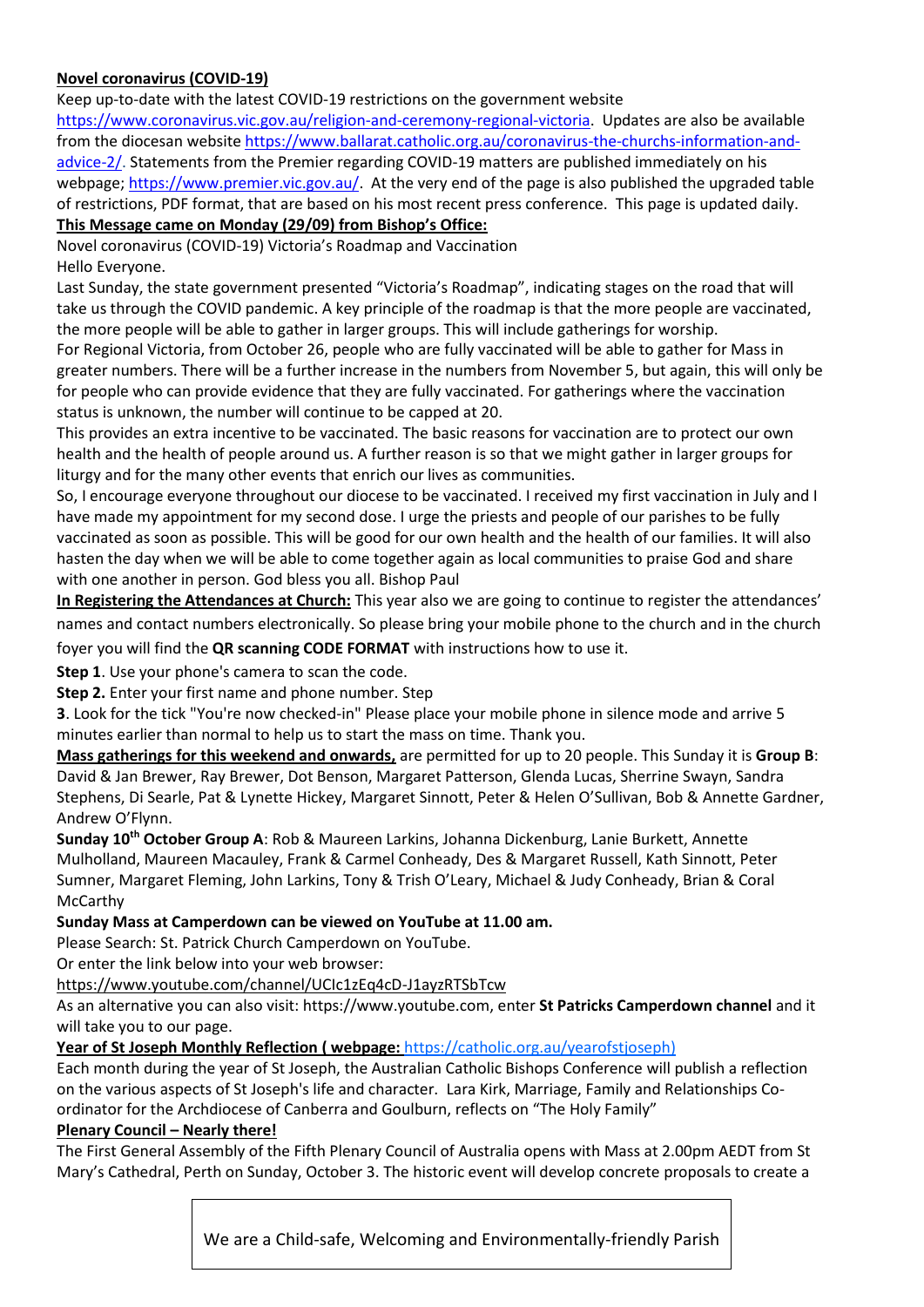more missionary, Christ-centred Church in Australia. Watch the live-streamed Mass and access other information on the Plenary Council website at<https://plenarycouncil.catholic.org.au/assembly-1/> Key moments during the First General Assembly will be live-streamed between October 3 and 10. They will include daily Masses, morning prayer for Plenary Council members and sharing of the fruits of discernment. All found a[t https://plenarycouncil.catholic.org.au/assembly-1/](https://plenarycouncil.catholic.org.au/assembly-1/) or through the diocesan website [www.ballarat.catholic.org.au](http://www.ballarat.catholic.org.au/)

It is anticipated that the 10.30am Mass at St Patrick's Cathedral Ballarat celebrated by Bishop Paul Bird for the start of the Assembly will be livestreamed. A link will be uploaded in due course to <https://www.ballarat.catholic.org.au/plenary-council/>

People in the diocese are invited to continue to pray with the members and also to continue to engage in the process and to listen deeply to the voice of the Spirit. PLEASE SEE ATTACHED HANDOUT. It can be printed out, then emailed or posted back in or you can just send answers via email to

[pastoralministry@ballarat.catholic.org.au.](mailto:pastoralministry@ballarat.catholic.org.au) Any submissions will be forwarded to the Diocesan Members to the Plenary Council.

## **LITURGY OF THE WORD**

**First Reading:** [Gen 2:18-24](https://liturgyhelp.com/ritual/lectionary/LectionaryList%7Cgen#gen002)

A reading from the book of Genesis

#### *They were two in one flesh.*

The Lord God said, 'It is not good that the man should be alone. I will make him a helpmate.' So from the soil the Lord God fashioned all the wild beasts and all the birds of heaven. These he brought to the man to see what he would call them, each one was to bear the name the man would give it. The man gave names to all the cattle, all the birds of heaven and all the wild beasts. But no helpmate suitable for man was found for him. So the Lord God made the man fall into a deep sleep. And while he slept, he took one of his ribs and enclosed it in flesh. The Lord God built the rib he had taken from the man into a woman, and brought her to the man. The man exclaimed:

'This at last is bone from my bones, and flesh from my flesh!

This is to be called woman, for this was taken from man.'

This is why a man leaves his father and mother and joins himself to his wife, and they become one body.

#### **This is the word of the Lord.**

#### **Responsorial Psalm:** [Ps 127. R. v.5](https://liturgyhelp.com/ritual/lectionary/LectionaryListPsalm%7Cpsm)

#### *(R.) May the Lord bless us all the days of our lives.*

- 1. O blessed are those who fear the Lord and walk in his ways! By the labour of your hands you shall eat. You will be happy and prosper. (R.)
- 2. Your wife will be like a fruitful vine in the heart of your house; your children like shoots of the olive, around your table. (R.)
- 3. Indeed thus shall be blessed the man who fears the Lord. May the Lord bless you from Zion in a happy Jerusalem all the days of your life! May you see your children's children. On Israel, peace! (R.)

#### **Second Reading: [Heb 2:9-11](https://liturgyhelp.com/ritual/lectionary/LectionaryList%7Cheb#heb002)**

A reading from the letter to the Hebrews

#### *He who sanctifies, and those who are sanctified have one origin.*

We see in Jesus one who was for a short while made lower than the angels and is now crowned with glory and splendour because he submitted to death; by God's grace he had to experience death for all mankind.

As it was his purpose to bring a great many of his sons into glory, it was appropriate that God, for whom everything exists and through whom everything exists, should make perfect, through suffering, the leader who would take them to their salvation. For the one who sanctifies, and the ones who are sanctified, are of the same stock; that is why he openly calls them brothers.

#### **This is the word of the Lord.**

**Gospel Acclamation** (Please stand for the Gospel Acclamation) [cf. 1 Jn 4:12](https://liturgyhelp.com/ritual/lectionary/LectionaryListGosAc%7Cjn1#jn1004)

## 27<sup>th</sup> Sunday in Ord/Time, Year B. 03/10/2021